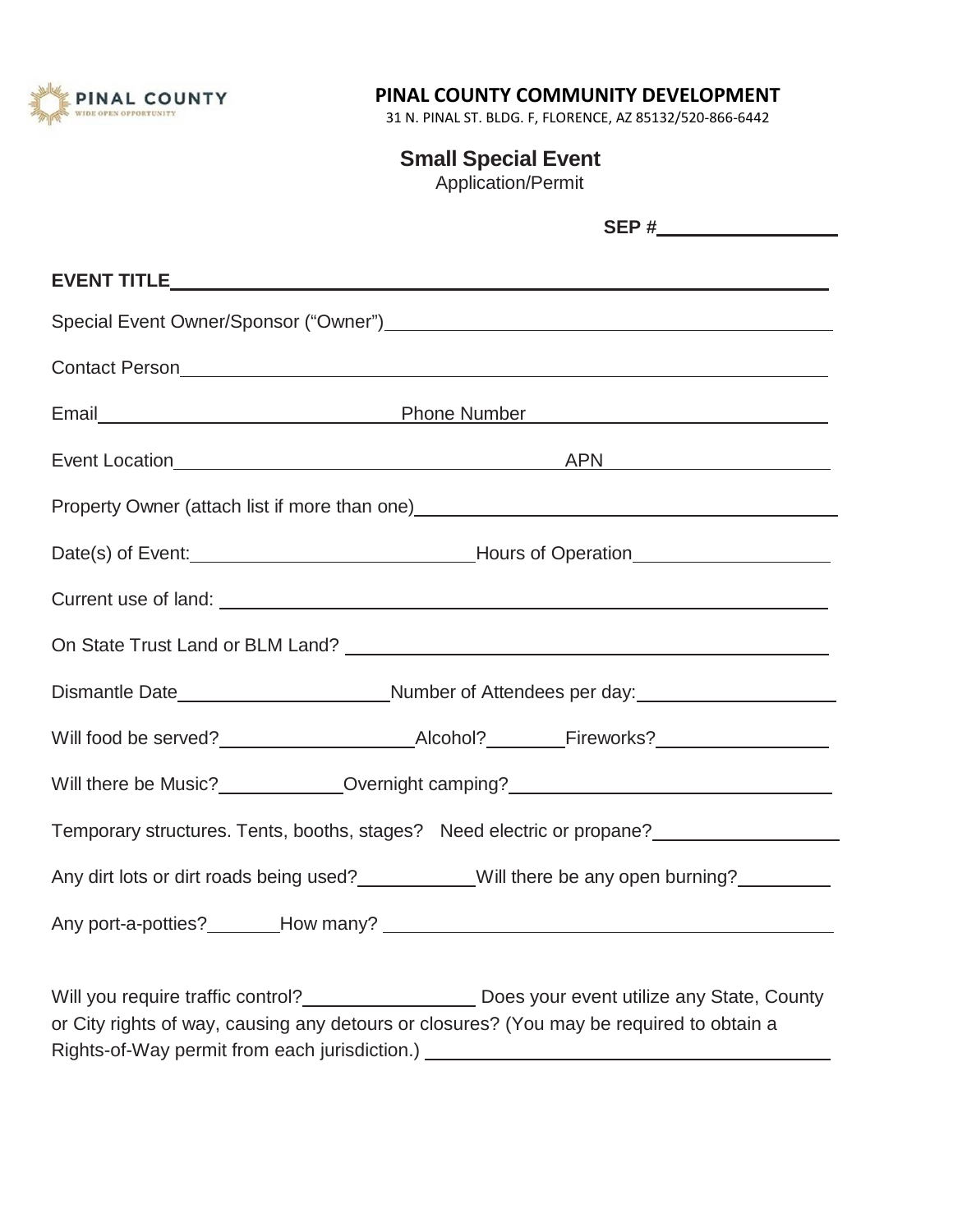## **INSURANCE REQUIREMENTS:**

The Pinal County Risk Manager, at Risk Manager's sole discretion, will determine insurance requirements for a Special Event following receipt of a Special Event Application/Permit. Insurance requirements apply to Special Event vendors, amusement ride companies and fireworks producers, their contractors and subcontractors as well as Special Event Owners/Sponsors. Requirements will depend, including but not limited to, on hazards and exposures associated with the specific Special Event.

Minimum required insurance shall be provided by companies licensed in the State of Arizona with a current AM Best, Inc. rating of A VII or better. Pinal County, its employees, volunteers and officials shall be named additional insured on all insurance policies except workers' compensation, and, except for automobile liability, Pinal County's additional insured status shall include premises liability and products/completed operations.

Coverage's shall be primary and non-contributory with respect to any other insurance available to Pinal County, its employees, volunteers and officials and shall include a waiver of rights of recovery or subrogation against Pinal County, its officials, volunteers and employees without limitation for any and all claims, damages, losses, liabilities or expenses relating to, arising from, resulting from, or alleged to have arisen or resulted from, this Special Event.

## **Original copies of certificates of insurance and additional insured endorsements must be received by Pinal County Risk Management at least fifteen (15) working days prior to the event.**

Minimum insurance requirements for any Special Event requiring a Special Event Application/Permit are listed below. Additional insurance or insurance limits and conditions may be required at the sole discretion of the Pinal County Risk Manager. The minimum insurance requirements of Pinal County do not limit the indemnity provisions of this Special Event Application/Permit and agreements. Pinal County does not represent that the minimum required insurance is adequate to protect the interests of any Special Event Owner/Sponsor, producer, vendor, their contractors or subcontractors or any other person or entity.

#### **MINIMUM INSURANCE REQUIREMENTS:**

**Commercial General Liability** (occurrence form) including products/completed operations, premises liability, broad form property damage and contractual liability:

| <b>Small Event:</b>                      | \$1,000,000 per occurrence, \$2,000,000 products/completed operations<br>aggregate, \$2,000,000 general aggregate                                  |
|------------------------------------------|----------------------------------------------------------------------------------------------------------------------------------------------------|
| <b>Large Event:</b>                      | \$3,000,000 per occurrence, \$6,000,000 products/competed operations<br>aggregate, \$6,000,000 general aggregate                                   |
| <b>Very Large Event:</b>                 | \$5,000,000 per occurrence, \$5,000,000 products/competed operations<br>aggregate, \$10,000,000 general aggregate                                  |
| Other liability insurance if applicable: |                                                                                                                                                    |
| Liquor Liability:<br><b>Small Event:</b> | \$1,000,000 per occurrence, \$2,000,000 products/completed operations<br>aggregate, \$2,000,000 general aggregate                                  |
| <b>Large Event:</b>                      | \$3,000,000 per occurrence, \$6,000,000 products/competed operations<br>aggregate, \$6,000,000 general aggregate                                   |
| <b>Very Large Event:</b>                 | \$5,000,000 per occurrence, \$10,000,000 products/completed operations<br>aggregate, \$10,000,000 general aggregate                                |
| <b>Fireworks production:</b>             | \$3,000,000 per occurrence, \$6,000,000 products/completed operations<br>aggregate, \$6,000,000 general aggregate                                  |
|                                          | <b>Carnival/amusement rides:</b> \$3,000,000 per occurrence, \$6,000,000 products/completed operations<br>aggregate, \$6,000,000 general aggregate |